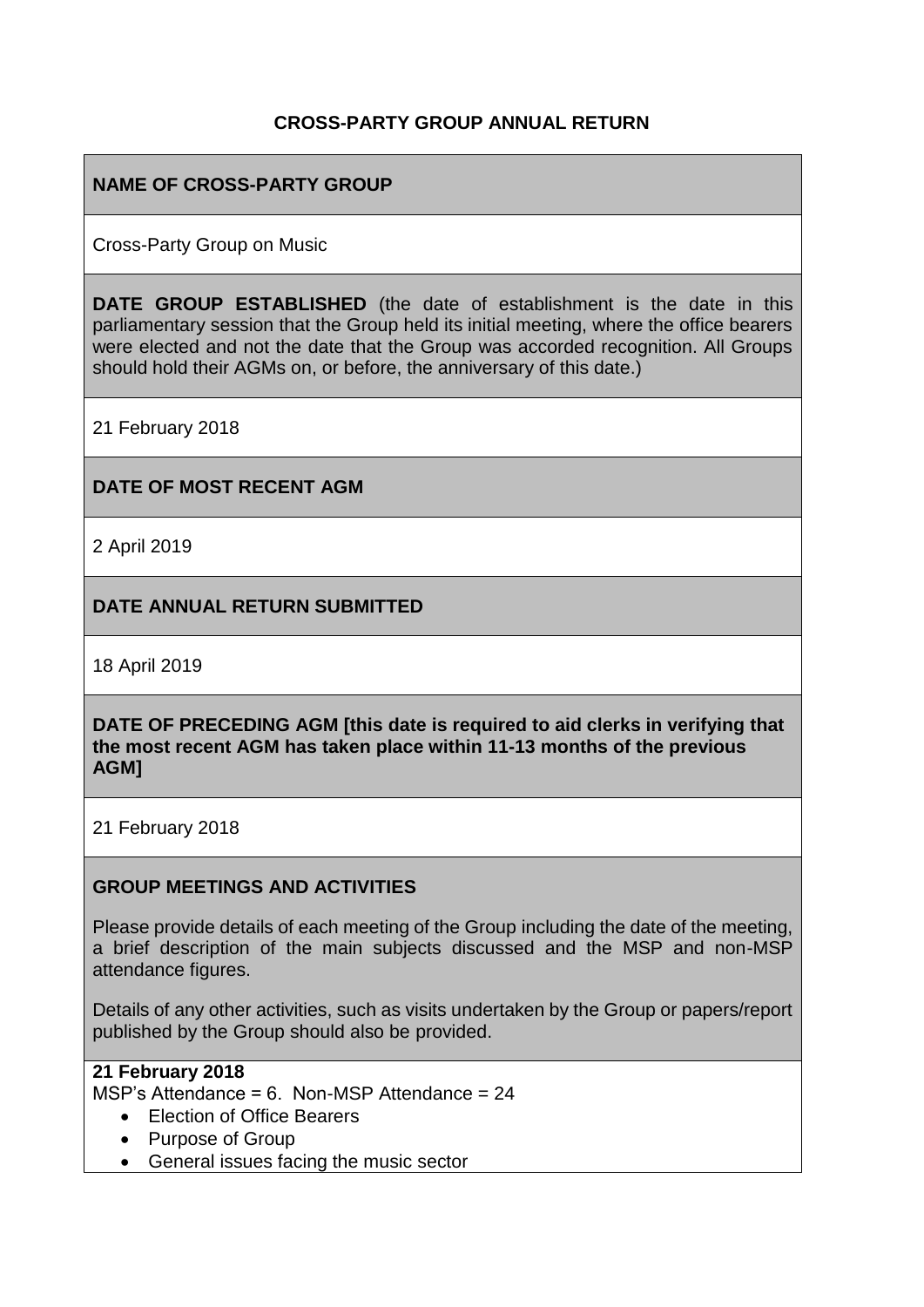• Future topics for discussion

### **19 June 2018**

MSP's Attendance = 6. Non-MSP Attendance = 28

- Brexit (Free movement, arts funding, Scotland's place in the world)
- Music Education (Tuition charges, proposed research project)
- Music Tourism
- Music venues and Agent of Change principle

# **23 October 2018**

MSP's Attendance =  $3.$  Non-MSP Attendance =  $23$ 

- Brexit (intellectual property, work permits, Scottish music industry voice, higher education, talent retention)
- Music Education
- Agent of Change
- European Music Council

# **29 January 2019**

MSP's Attendance = 5. Non-MSP Attendance = 16

- Music Education Research
- Digital Streaming

# **2 April 2019**

MSP's Attendance = 3. Non-MSP Attendance = 24

- AGM
- Music and Tourism
- DCMS Live Music Enquiry
- Music Education
- Music Radio

#### **MSP MEMBERS OF THE GROUP**

Please provide names and party designation of all MSP members of the Group.

Tom Arthur MSP – Scottish National Party

Stuart McMillan MSP – Scottish National Party

George Adam MSP - Scottish National Party

Gordon Lindhurst MSP – Conservative & Unionist Party

Rachael Hamilton MSP – Conservative & Unionist Party

Liam Kerr MSP – Conservative & Unionist Party

Pauline McNeill MSP – Scottish Labour Party

Andy Wightman MSP – Scottish Green Party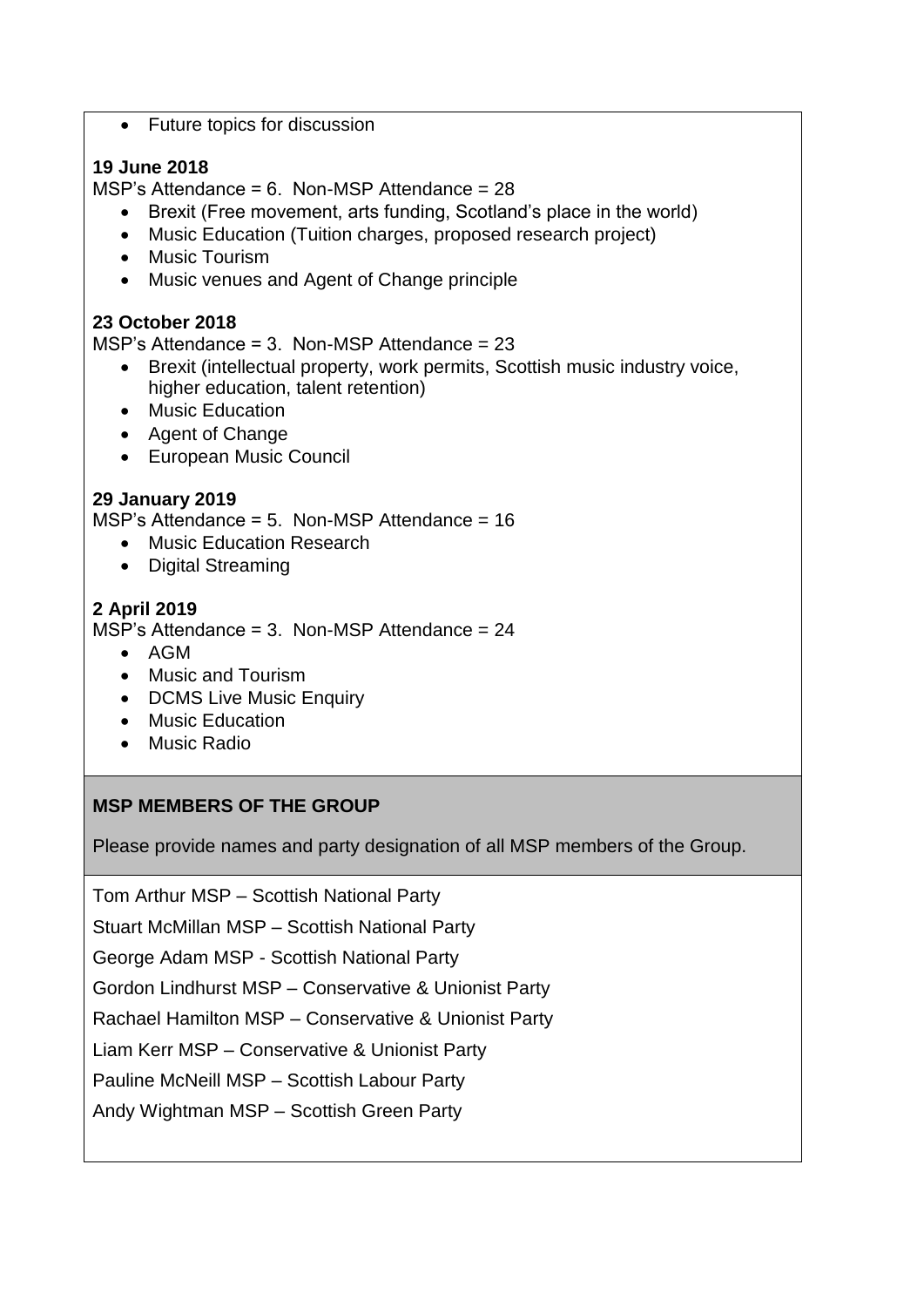# **NON-MSP MEMBERS OF THE GROUP**

For organisational members please provide only the name of the organisation, it is not necessary to provide the name(s) of individuals who may represent the organisation at meetings of the Group.

| Individuals   | Amy Geddes, Musician/Teacher<br>Graeme Smillie, Musician                                                                                                                                                                                                                                                                                                                                                                                                                                                                                                                                                                                                                                                                                                                                                                                                                                                                                                                                                                                                        |
|---------------|-----------------------------------------------------------------------------------------------------------------------------------------------------------------------------------------------------------------------------------------------------------------------------------------------------------------------------------------------------------------------------------------------------------------------------------------------------------------------------------------------------------------------------------------------------------------------------------------------------------------------------------------------------------------------------------------------------------------------------------------------------------------------------------------------------------------------------------------------------------------------------------------------------------------------------------------------------------------------------------------------------------------------------------------------------------------|
| Organisations | Active<br>Associated Boards of the Royal Schools of Music<br><b>BBC Scotland</b><br>Born to be Wide/ Music Tourist<br><b>Creative Scotland</b><br><b>Drake Music Scotland</b><br><b>Dunedin Consort</b><br><b>Edinburgh International Festival</b><br><b>Educational Institute of Scotland</b><br><b>EmuBands</b><br><b>Heads of Instrumental Teaching Scotland</b><br><b>Live Music Now Scotland</b><br>Lost Art Agency<br><b>Making Music</b><br><b>Music Education Partnership Group</b><br>Musicians' Union<br>National Youth Choir of Scotland<br>National Youth Orchestra of Scotland<br>Newcastle University & Live Music Exchange<br><b>PRS</b> for Music<br><b>Royal Conservatoire of Scotland</b><br><b>Scottish Music Industry Association</b><br><b>Scottish Women Inventing Music</b><br><b>Scottish Youth Parliament</b><br>Sneaky Pete's & Music Venues Trust<br>St Mary's Music School<br>The Night With<br><b>Traditional Arts and Culture Scotland Traditional Music Forum</b><br>University of Glasgow<br>University of the West of Scotland |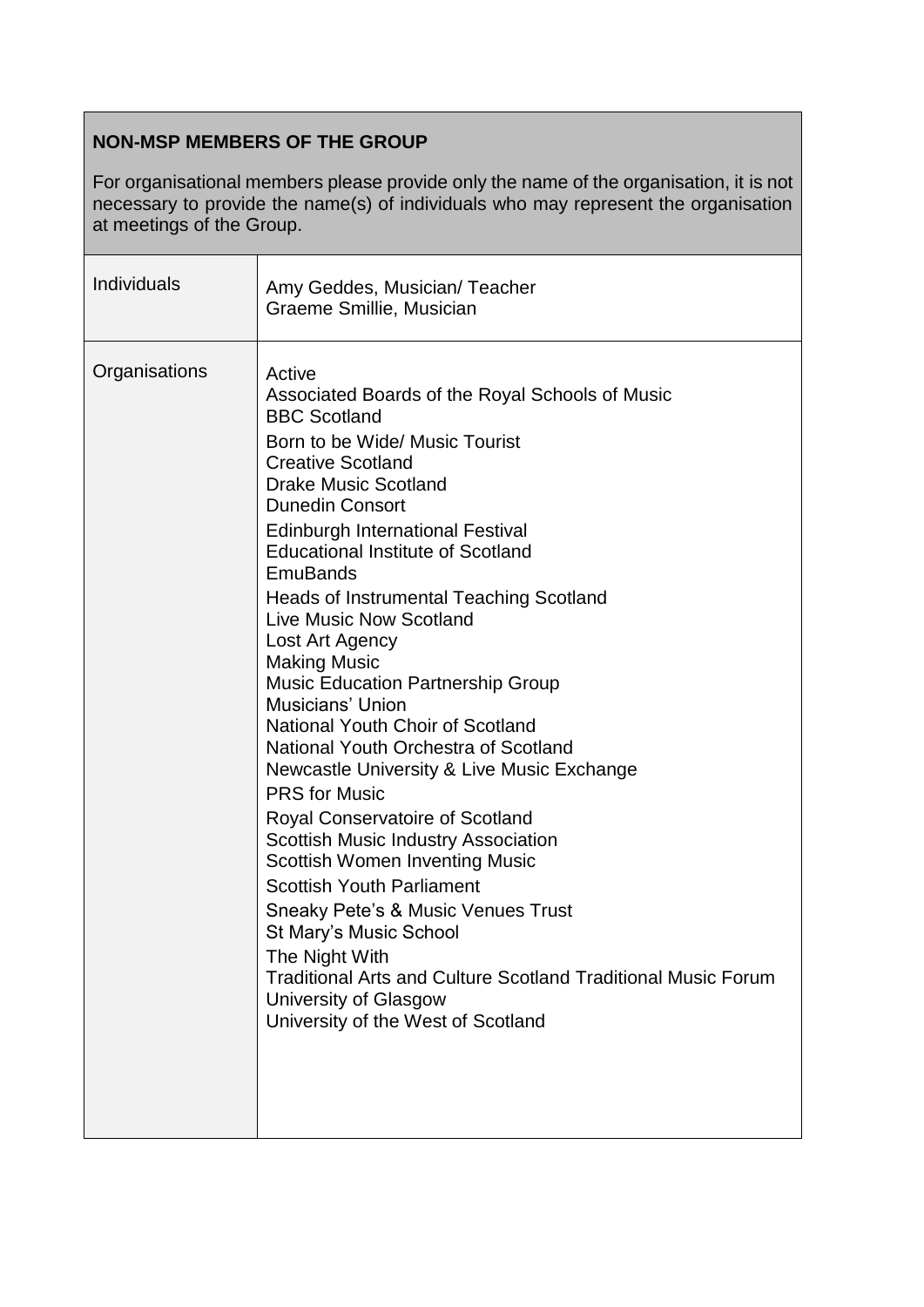# **GROUP OFFICE BEARERS**

Please provide names for all office bearers. The minimum requirement is that two of the office bearers are MSPs and one of these is Convener – beyond this it is a matter for the Group to decide upon the office bearers it wishes to have. It is permissible to have more than one individual elected to each office, for example, co-conveners or multiple deputy conveners.

| Convener               | Tom Arthur MSP                                     |
|------------------------|----------------------------------------------------|
| <b>Deputy Convener</b> | <b>Gordon Lindhurst MSP</b>                        |
| Secretary              | David Francis, Traditional Arts & Culture Scotland |
| <b>Treasurer</b>       | N/A                                                |

# **FINANCIAL BENEFITS OR OTHER BENEFITS RECEIVED BY THE GROUP**

Please provide details of any financial or material benefit(s) received from a single source in a calendar year which has a value, either singly or cumulatively, of more than £500. This includes donations, gifts, hospitality or visits and material assistance such as secretariat support.

Details of material support should include the name of the individual providing support, the value of this support over the year, an estimate of the time spent providing this support and the name of the organisation that this individual is employed by / affiliated to in providing this support.

Groups should provide details of the date on which the benefit was received, the value of the benefit and a brief description of the benefit.

If the Group is not disclosing any financial information please tick the box to confirm that the Group has considered the support received, but concluded it totalled under the threshold for disclosure (£500).

# **SUBSCRIPTION CHARGED BY THE GROUP**

Please provide details of the amount charged and the purpose for which the subscription is intended to be used.

N/A